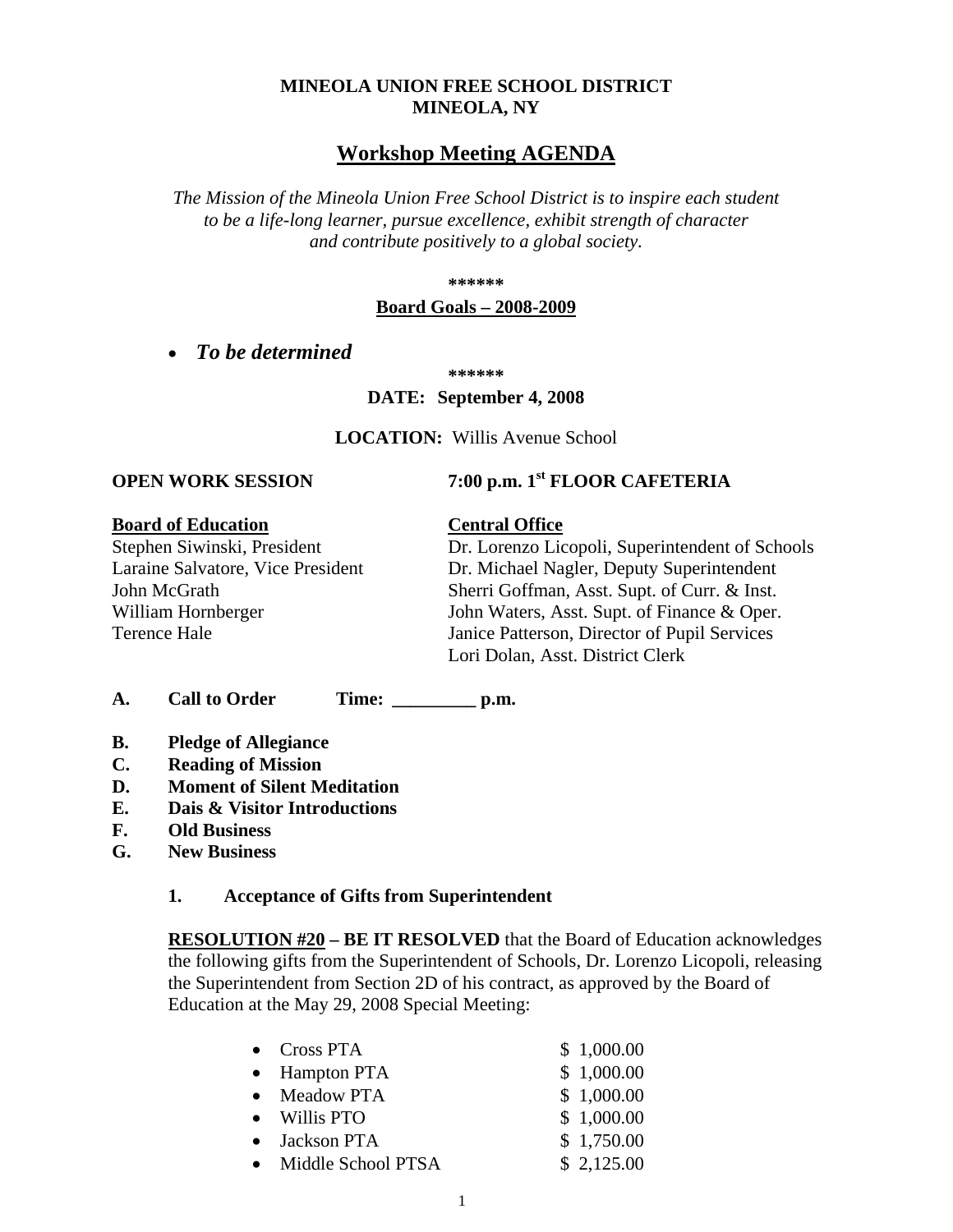|           | <b>TOTAL</b>                  | \$15,000.00 |
|-----------|-------------------------------|-------------|
| $\bullet$ | *Superintendent Mission Award | \$1,000.00  |
| $\bullet$ | <b>Booster Parents</b>        | \$1,000.00  |
|           | • Music Parents               | \$1,000.00  |
| $\bullet$ | <b>SEPTA</b>                  | \$1,000.00  |
|           | • High School PTSA            | \$3,125.00  |
|           |                               |             |

**\***Trust to be established awarding \$250.00 each to a Male and Female Senior who exemplifies the spirit of the Mission of the Mineola Union Free School District as selected by the faculty. In addition, to the initial \$1,000.00, the Superintendent will maintain this award to the 2017- 2018 school year (8 additional years); and should the Superintendent decease, he has instructed his estate to maintain the commitment resulting in another \$4,000.00 for the students of Mineola.

| <b>Motion:</b> |     |  |
|----------------|-----|--|
| Second:        |     |  |
| Yes:           | No: |  |
|                |     |  |
|                |     |  |
|                |     |  |
|                |     |  |
| Passed:        |     |  |

#### **2. Executive Session**

**RESOLUTION #21 – BE IT RESOLVED** that upon the recommendation of the Superintendent of Schools, the Board of Education enter into executive session for the purpose to discuss the medical, financial, credit or employment history of a particular person or corporation, or matters leading to the appointment, employment, promotion, demotion, discipline, suspension, dismissal or removal of a particular person or corporation.

| <b>Motion:</b><br>Second: |     |  |
|---------------------------|-----|--|
| Yes:                      | No: |  |
|                           |     |  |
|                           |     |  |
|                           |     |  |
|                           |     |  |
| Passed:                   |     |  |

#### **3. Board Goals**

**RESOLUTION #22 – BE IT RESOLVED** that the Board of Education approves the 2008-2009 Board Goals as set forth more fully in Attachment "A":

■ Educational Expectations and Improvement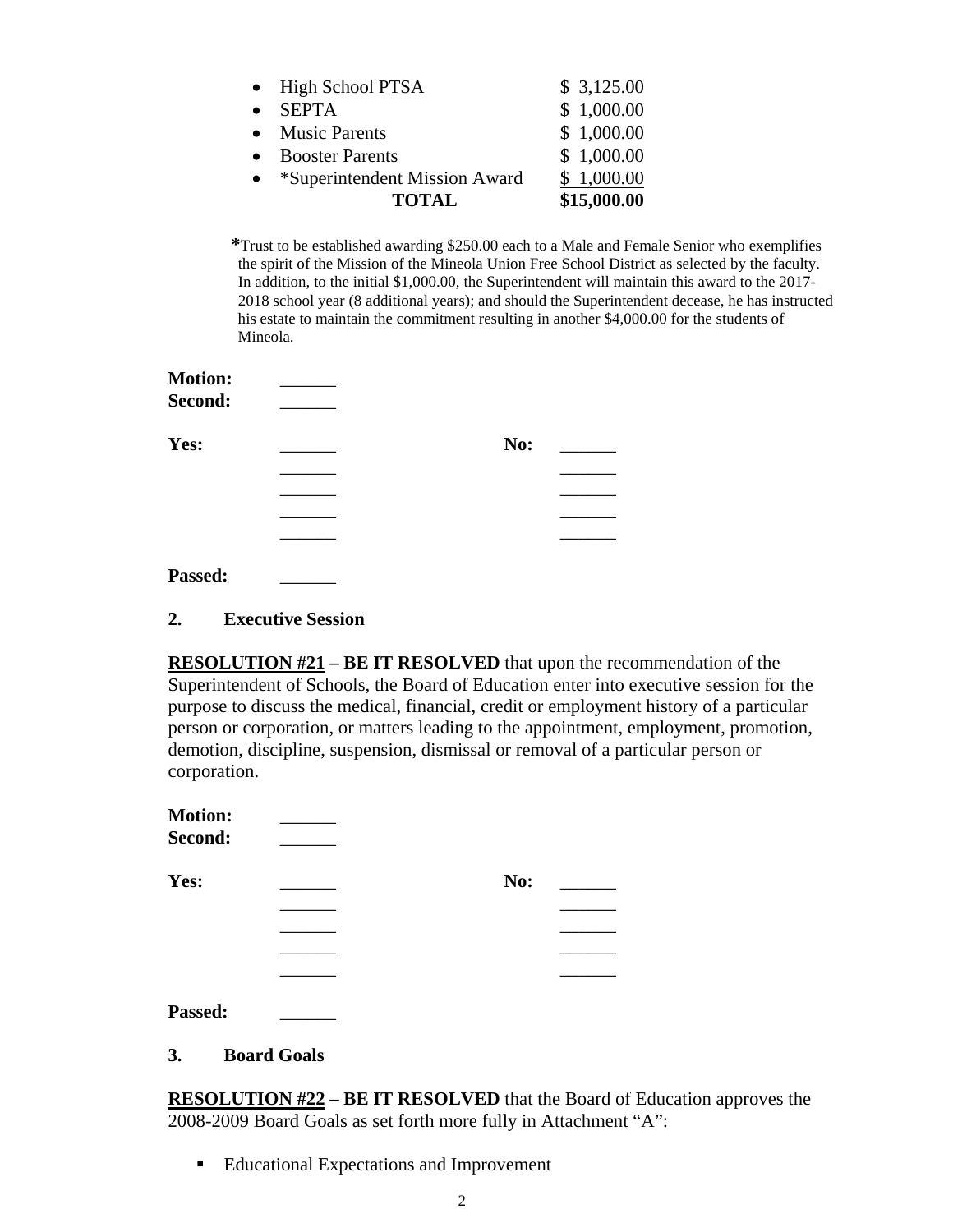- School Quality
- **Operations**
- Fiscal Management/Stability

| <b>Motion:</b><br>Second: |     |  |
|---------------------------|-----|--|
| Yes:                      | No: |  |
|                           |     |  |
|                           |     |  |
|                           |     |  |
|                           |     |  |
| Passed:                   |     |  |

#### **4. Incidental Teaching**

**RESOLUTION #23 – BE IT RESOLVED** that the Board of Education approves the Superintendent of Schools recommending incidental teaching requests, on an as needed basis, in accordance with rules and regulations of the Stated Education Department.

| <b>Motion:</b> |     |  |
|----------------|-----|--|
| Second:        |     |  |
| Yes:           | No: |  |
|                |     |  |
|                |     |  |
|                |     |  |
|                |     |  |
| Passed:        |     |  |

- **H. Consensus Agenda**
	- **1. Instructional** 
		- a. Appointments
			- 1. That the Board of Education approves the appointment of Donald Leopardi to the position of Science Instructional Leader, effective July 1, 2008 to June 30, 2009; AMSA Contract salary, MA+60, Step 2, \$125,598.00.
			- 2. That the Board of Education approves the appointment of Dr. Patricio Romero to the position of School Psychologist, effective September 1, 2008; probationary period, September 1, 2008 to August 31, 2011; salary, Doctorate, Step 1, \$74,437.00.
			- 3. That the Board of Education approves the appointment of Eileen Sokol to the position of Elementary Teacher, effective September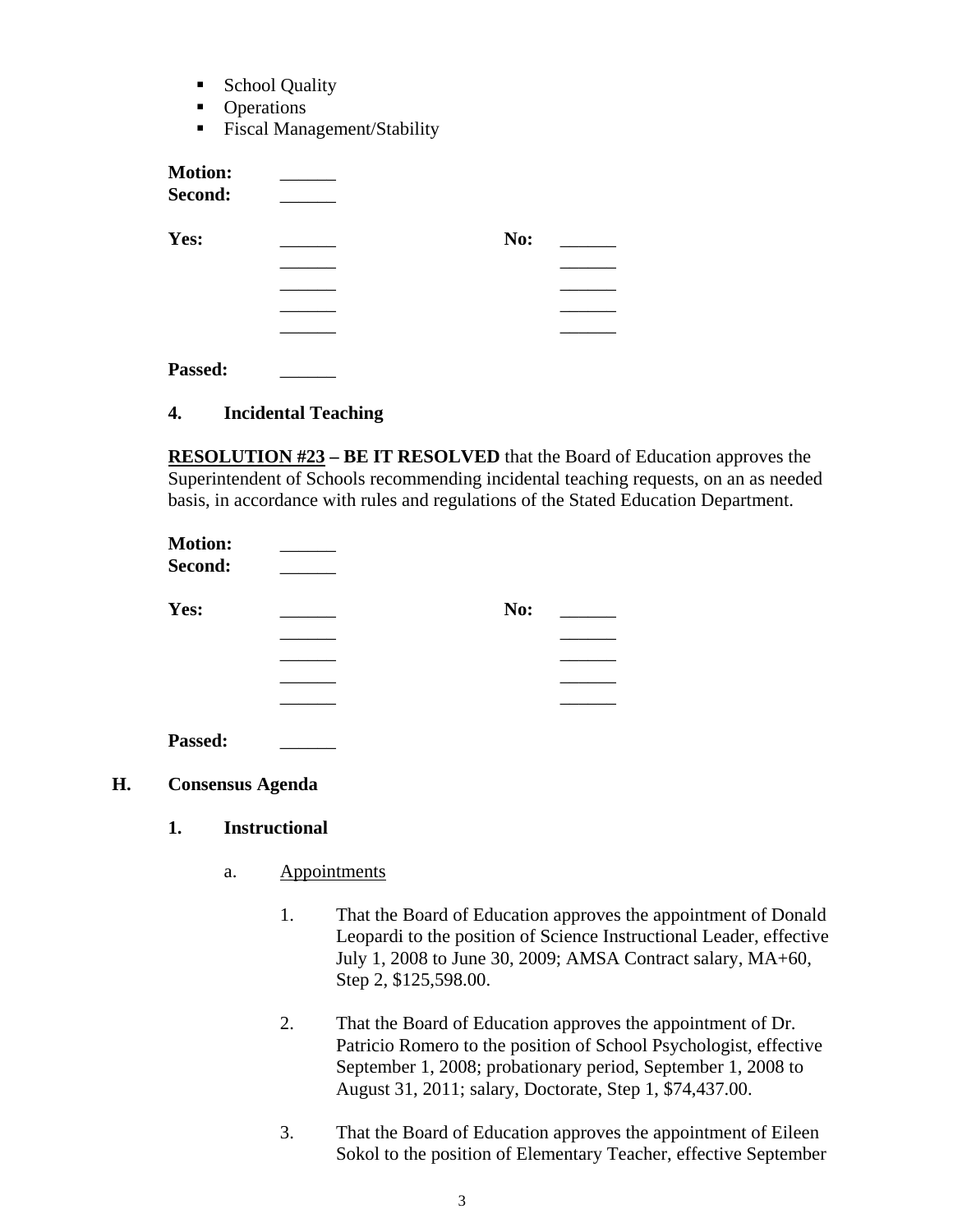1, 2008; probationary period, September 1, 2008 to August 31, 2010; salary, MA, Step 6, \$76,927.00.

- 4. That the Board of Education approves the appointment of Iyla Wilkins to the position of Elementary Teacher, effective September 1, 2008; probationary period, September 1, 2008 to August 31, 2011; salary, MA, Step 3, \$68,566.00.
- 5. That the Board of Education approves the appointment of William Puccio to the position of Science Teacher, effective September 1, 2008; probationary period September 1, 2008 to August 31, 2010; salary, MA+30, Step 6, \$81,478.00.
- 6. That the Board of Education approves the appointment of Guiseppa Iaboni to the position of Foreign Language Teacher, effective September 1, 2008; probationary period September 1, 2008 to August 31, 2011; salary, MA, Step 4, \$71,303.00.
- 7. That the Board of Education approves the appointment of Stacey Biondi-Andrzejewski to the position of Reading Teacher, effective September 1, 2008; probationary period, September 1, 2008 to August 31, 2011; salary, MA, Step 3, \$68,566.00.
- 8. That the Board of Education approves the appointment of Laura Brown to the position of .6 ELA Teacher, effective September 1, 2008 to June 30, 2009; salary, MA+30, Step 5, \$78,576.00 prorated to  $.6 = $47,145.00$ .
- 9. That the Board of Education approves the appointment of Jenny Amendolare to the position of Kindergarten Teacher, effective September 1, 2008; probationary period September 1, 2008 to August 31, 2011; salary, MA, Step 3, \$68,566.00.
- 10. That the Board of Education approves the appointment of Lindsay Spanhake to the position of Elementary Teacher, effective September 1, 2008; probationary period September 1, 2008 to August 31, 2011; salary, BA, Step 1, \$54,259.00.
- 11. That the Board of Education approves the appointment of Heather Hazen to the position of Part Time .5 Reading Teacher, effective September 1, 2008 to June 30, 2009; salary, .5 of MA+30, Step 7,  $$84,369.00 = $42,185.00.$
- 12. That the Board of Education approves the appointment of Alaina Tutrone to the following positions:
	- Part Time .5 Special Education Teacher, effective September 1, 2008 to June 30, 2009; salary .5 of BA+30, Step 1, \$59,064.00  $=$  \$29,532.00.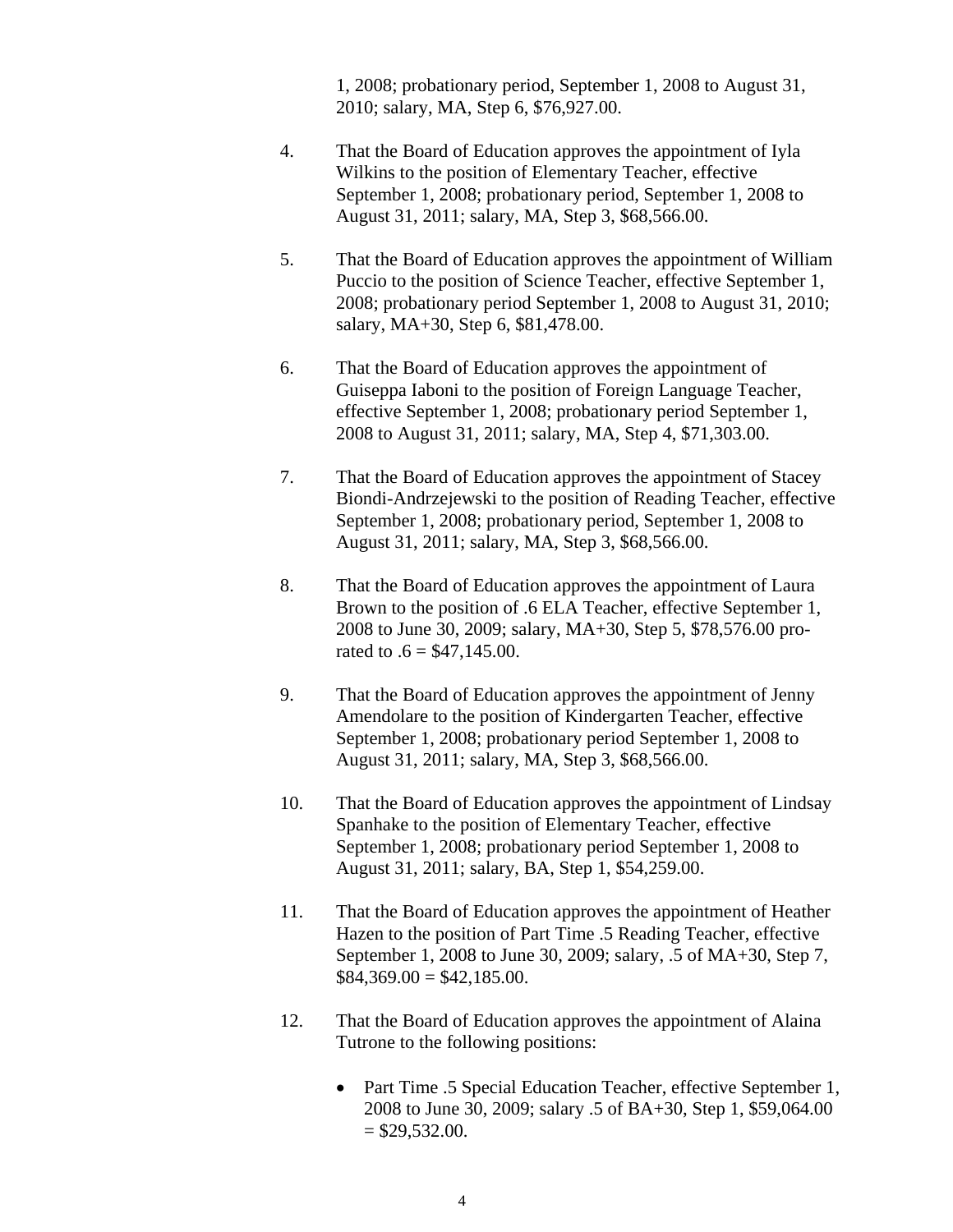- Part Time .5 Permanent Sub; salary, .5 of  $$100.00 = $50.00$  per day.
- 13. That the Board of Education approves the appointment of Marissa Burton to the position of Part Time .5 Pre-K Teacher, effective September 1, 2008 to June 30, 2009; salary, .5 of MA+10, Step 2,  $$67,264.00 = $33,632.00.$
- 14. That the Board of Education approves the appointment of Gina Amzler to the position of Part Time .5 Pre-K Teacher, effective September 1, 2008 to June 30, 2009; salary, .5 of MA, Step 3,  $$68,566.00 = $34,283.00.$
- 15. That the Board of Education approves the appointment of Annette Amber to the position of Part Time, .5 A.I.S. (Academic Intervention Services) Teacher, effective September 1, 2008 to June 30, 2009; salary, .5 of MA, Step 3, \$68,566.00 = \$34,283.00.
- 16. That the Board of Education approves the appointment of Susana Soares to the position of Leave Replacement ESL Teacher, for Nelida DeAlmeida, effective September 1, 2008 to on or before June 30, 2009; salary, MA, Step 1, \$63,109.00.
- 17. That the Board of Education approves the appointment of Barbara Baughan to the position of Leave Replacement Pre-K Teacher for Elizabeth Jordan, effective September 1, 2008 to June 30, 2009; salary, MA+20, Step 4, \$74,278.00.
- 18. That the Board of Education approves the appointment of Bailey Lawrence to the position of Leave Replacement Physical Education Teacher for Jerrill Critchley, effective September 1, 2008 to on or before June 30, 2009; salary BA, Step 1, \$54,259.00.
- 19. That the Board of Education approves the appointment of Deborah Magaldi to the position of Leave Replacement Elementary Teacher for Elizabeth Goldman, effective September 1, 2008 to on or before June 30, 2009; salary, MA+10, Step 1, \$64,509.00.
- 20. That the Board of Education approves the appointment of Dale Bennett to the position of Leave Replacement Elementary Teacher for Deborah Andreuzzi, effective September 1, 2008 to June 30, 2009; salary, Doctorate, Step 1, \$74,437.00.
- 21. That the Board of Education approves the appointment of Amy Short-Kuchynskas to the position of Leave Replacement Teacher for Lisa Rivera, effective September 1, 2008 to June 30, 2009; salary, MA, Step 4, \$71,303.00.
- 22. That the Board of Education approves the appointment of Surabhi Alexander to the position of Leave Replacement Science Teacher,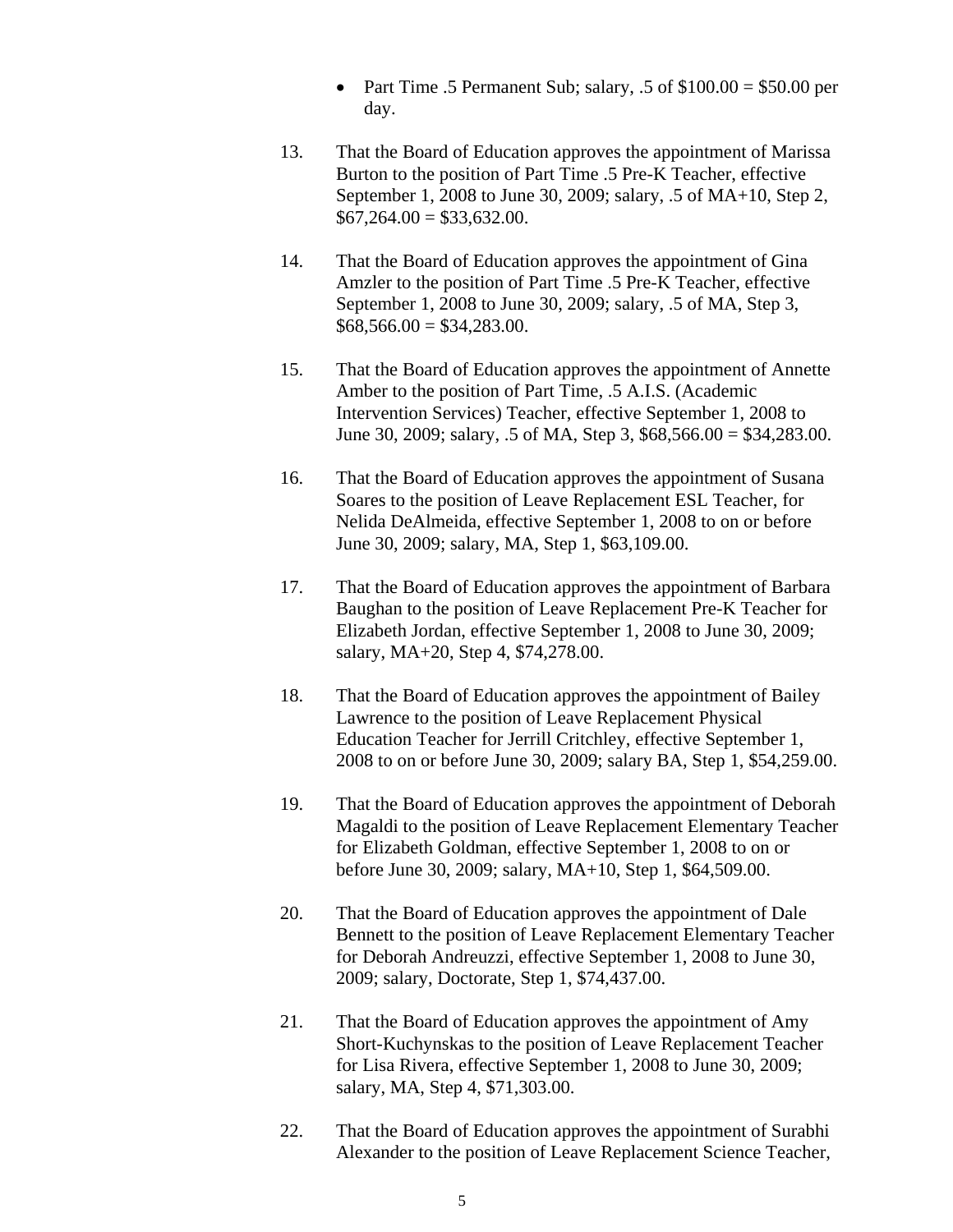effective September 1, 2008 to June 30, 2009; salary, MA, Step 1, \$63,109.00.

- 23. That the Board of Education approves the appointment of Kathleen Crerend to the position of Permanent Substitute Teacher, effective September 1, 2008; salary \$100.00 per day.
- 24. That the Board of Education approves the appointment of the following coaches for the Fall Interscholastic season for the 2008- 2009 school year:

|            | Bailey Lawrence Girls 7 <sup>th</sup> Grade Soccer                 | Step 1 \$3,637.00 |
|------------|--------------------------------------------------------------------|-------------------|
|            | Corinne Tomczyk Girls Varsity Soccer Asst. Coach Step 1 \$3,972.00 |                   |
| Peter Blum | Boys JV Soccer                                                     | Step 1 \$3,948.00 |

25. That the Board of Education accepts the following Per Diem Substitute Teacher List for the 2008-2009 school year at a per diem rate of pay, \$90.00:

| Abruscato, Anthony           | Art                                     |
|------------------------------|-----------------------------------------|
| Accurso, Grace               | Art $K-12$                              |
| Alessi, Grace                | $N-6$                                   |
| Alimaras, Linda              | ESL, N-6                                |
| Amato, Kathleen              | English 7-12                            |
| Ambrose, Christina           | Childhood Ed, grades 1-6                |
| Becker, Jaime                | PreK - Grade 6                          |
| Behrens, Sheryl              | <b>Math 7-12</b>                        |
| Berardi, Anna Marie          | Childhood Ed Grades 1-6, Italian 7-12   |
| Berberich, Roy               | Music                                   |
| Blumenfeld, Naomi            | Nursery to Grade 6                      |
| Bolan, Ms. Youngsun          | Prek to Grade 6                         |
| Bruder, Laura                | Nursery to Grade 6                      |
| Cigliano, Mary               | Pre-K to Grade 6, Spec Ed               |
| Clark, Andrea                | Childhood Ed Grades 1-6, English 7-12   |
| Colandro, Lisa               | Early Childhood Education Birth-Grade 2 |
| Coleman, Beverly             | Spanish                                 |
| Costa-Lopes, Cindy           | Pre-K to Grade 6                        |
| Davis-Crawford, Maureen      | Nursery to Grade 6                      |
| DeAngelis, Maria             | N-6, Special Ed                         |
| DeClue, Nancy                | PreK - 6, Art                           |
| DeJesus, Maria (RETIREE)     | <b>ESL</b>                              |
| Delia, Lorelle               | Pre-K - 6, Reading                      |
| DelPesce, Susan              | Social Studies 7-12                     |
| DeSimone, Christine          | $N-6$                                   |
| Dina, Meredith               | Social Studies 7-12                     |
| Docherty, Joy                | English 7-12                            |
| Doherty, Laura               | Art                                     |
| Donelan-Corcoran, Jacqueline | English 7-12                            |
| Dreyfuss-Blayne, Gwen        | $Pre-K-6$                               |
| Duffy, Irene                 | $Pre-K-6$                               |
| Elefonte, Catherine          | N-6, Special Ed                         |
| Flynn, Jaclyn                | Phys Ed                                 |
| Formichella, Nana            | <b>ESL</b>                              |
| Friel, Thomas                | Science 7-12                            |
| Gigante, Lorraine            | PreK to Grade 6                         |
| Goldberg, Daniel             | English 7-12                            |
|                              |                                         |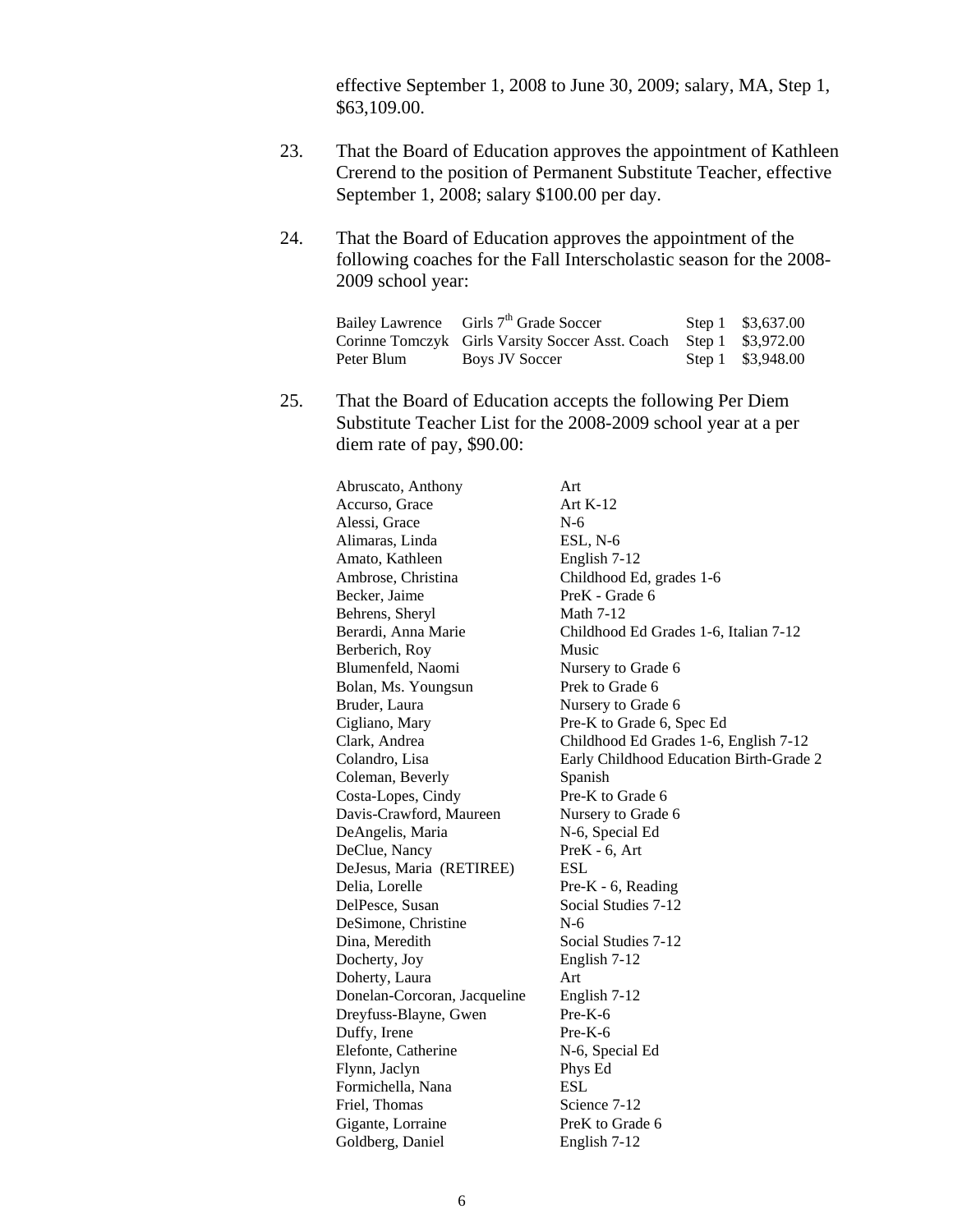Goncalves, Jennifer\* Childhood Ed Grades 1-6, Special Ed Gr 1-Greco, Darlene (RETIREE) Nursery to Grade 6 Greenberg, Ivy (RETIREE) PreK-6, Special Ed Grimm, Chris Phys Ed Haas, Stephanie Music Himmelstein, Rachel Childhood Ed Grades 1-6 Hood, Anne PreK-6 Hurleigh, Pat (RETIREE) PreK-6, Math Idy, Anna ESL Jenal, Patricia N-6 Jobanputra, Hina PreK-6 Kaufman, Eleni Childhood Ed Grades 1-6 Kayen, Barbara PreK-6 Keegan, Joan Reading + N-6 Kelly, Denise PreK-6 Kerrins, Matthew PreK-6, Social Studies 7-12 Kingsepp, Susan PreK-6 Krebs, Hy N-6 Laden, John Phys Ed Lande, Ruth English 7-12 Landon, Phyllis N-6, Reading Levine, Louise N-6, Social Studies K-12 Livingston, Suzan Childhood Ed Grades 1-6, Special Ed Gr 1- Lopez, Marilyn (RETIREE) Home & Careers Lugo, Megan Pre-K-6, ESL, Reading Lusardi, Eileen N-6<br>Martin, Shani Chil Childhood Ed Grades 1-6 McGahan, Jennifer PreK-6 McNally, Laura Early Childhood Education Birth to Gd 2 Milazzo, Anne Common Branch Grades 1-6 Miller, Andrea N-6, ESL Miller, Lisa Childhood Ed Grades 1-6 Morrow, Martha N-6 Mulrooney, Christine N-6 Neofitos, Sotiria Prek-6 O'Brien, Catherine Reading, N-6 Perro, Michael Phys Ed Plominski, Patricia English 7-12 Rand, Harriet N-6 Regelmann, Jean (RETIREE) Common Branch Grades 1-6 Riemer, Meaghan Early Childhood Education Birth to Grade 2 Roarty, James Social Studies 7-12 Rupolo, Regina Childhood Ed Grades 1-6 Ryan, David Childhood Ed Grades 1-6 Schack, Marcia N-6, Special Ed Schnupp, Charla English 7-12 Sheeckutz, Patricia Reading, N-6 Silberzweig, Pearl Special Ed Simeone, Matt Phys Ed Smith, Bridget Phys Ed Solomon, Ruth Common Branch Grades 1-6 Sommer, Helena (RETIREE) N-6 Sorbara, Josie Childhood Ed Grades 1-6 Steinberg, Alice N-6 Swati, Naz PreK-6 Sweeney, Carolyn Social Studies 7-12 Tognelli, Jill Childhood Ed Grades 1-6 Verdino, Andrew Music

6

6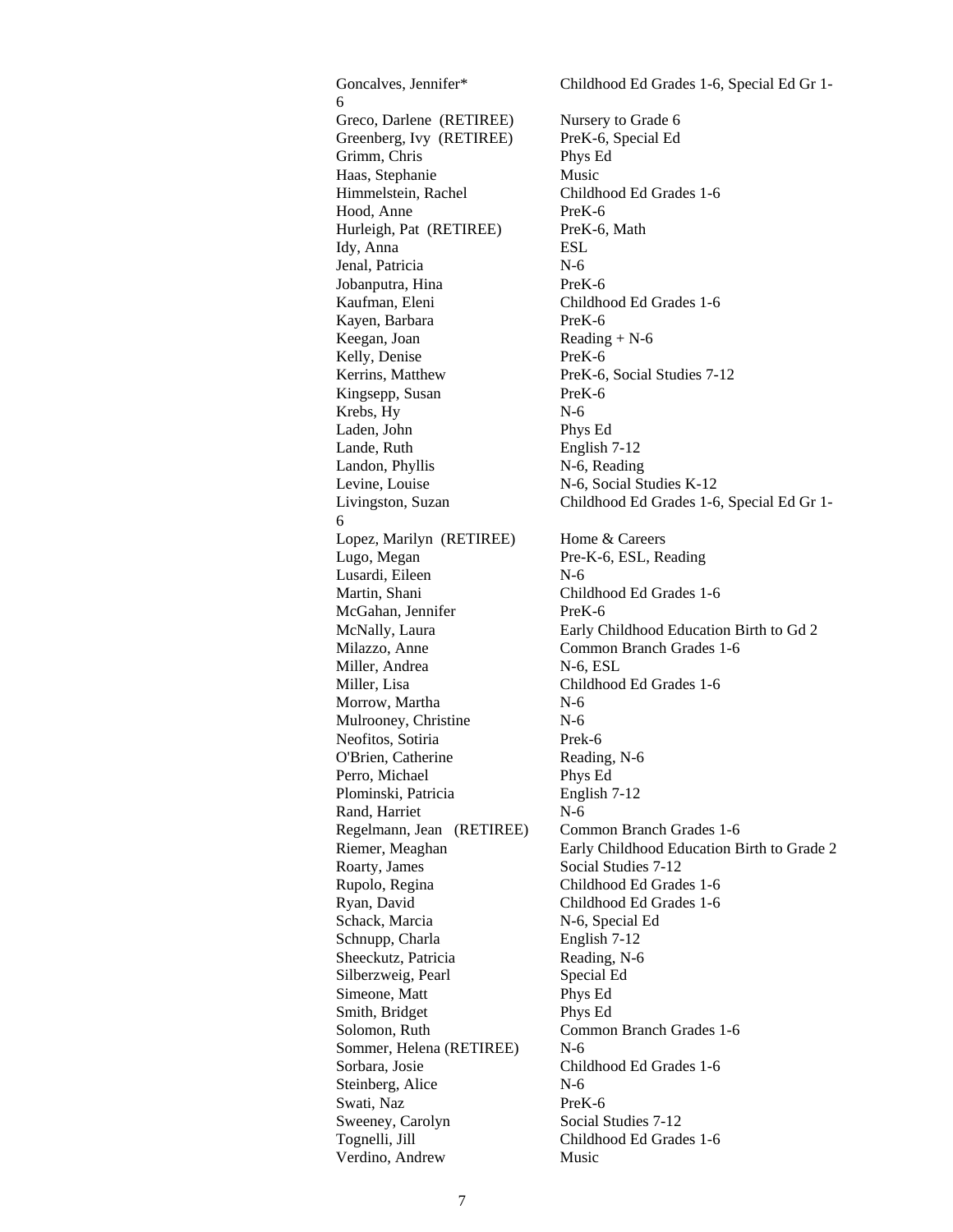| Visconti, Andrew  | Phys Ed                 |
|-------------------|-------------------------|
| Vogel, David      | Special Ed & Technology |
| Webster, Monica   | $N-6$                   |
| Wolff, Kimberly   | Childhood Ed Grades 1-6 |
| Wright, Brian     | Social Studies 7-12     |
| Yaworski, Melissa | Childhood Ed Grades 1-6 |
| Zacker, Alan      | English 7-12            |
| Zuvela, Luzaria   | $Pre-K-6$               |

26. That the Board of Education approves the appointment of the following Band Camp Staff for the Summer of 2008:

| <b>Employee</b> | <b>Position</b> | <b>Stipend</b> |
|-----------------|-----------------|----------------|
| Anthony Nicaj   | Chaperone       | \$675.00       |
| Chris Wallitsch | Chaperone       | \$675.00       |

27. That the Board of Education approves the appointment of Jason Biscardi to the position of ELA Leave Replacement for Carole Perciballi, effective September 1, 2008 to on or before June 30, 2009; salary, BA, Step 1, \$54,259.00.

#### b. Amendment of Salaries

- 1. That the Board of Education amends the salary of Tara McDonnell, Girls JV Soccer Coach to Step 2, \$4,425.00 for the 2008-2009 Fall Interscholastic season.
- 2. That the Board of Education amends the salaries of the following Registered Nurses that were approved at the August 14, 2008 meeting:

| Anne McAree | \$66,065.00 (2007-08) to \$68,377.00 (2008-09) |
|-------------|------------------------------------------------|
| Donna Hasan | \$66,065.00 (2007-08) to \$68,377.00 (2008-09) |

#### c. Creation of New Position

1. That the Board of Education approves the creation of a new .5 AIS position.

#### **2. Special Education**

- a. Committee Recommendations
	- 1. That the Board of Education approves the CSE/CPSE/SCSE recommendations for programs and services for students with IEPs for the time period from July 1, 2008 to July 31, 2008 as set forth in Confidential Attachment "B".

#### **3. Civil Service**

a. Resignations/Leave of Absence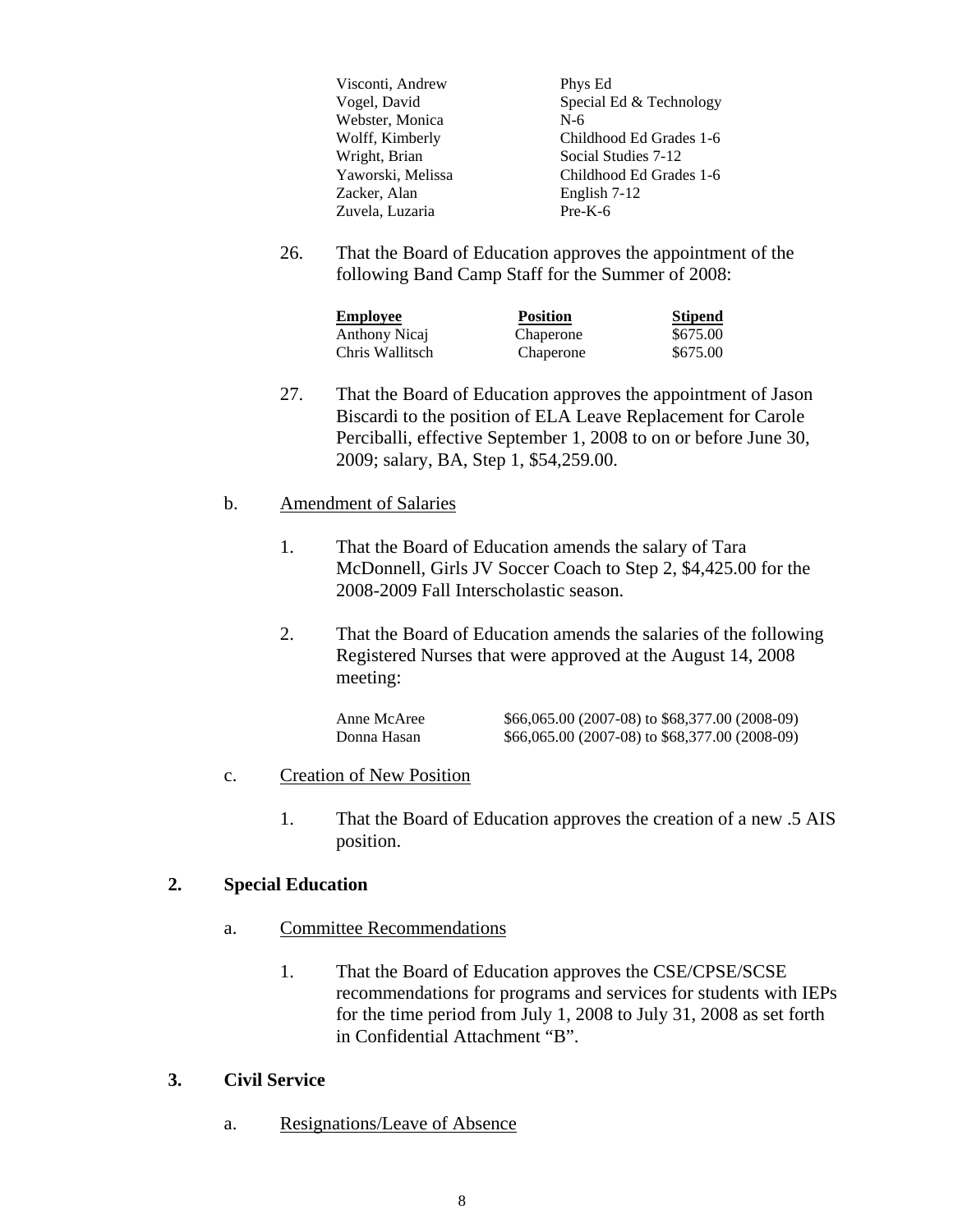- 1. That the Board of Education accepts the letter of resignation for the purpose of retirement, with regret, of Charles McCullough, Cleaner, effective August 18, 2008.
- 2. That the Board of Education accepts the letter of resignation of Lauren Cavallaro, part time Teacher Aide, effective August 31, 2008.
- 3. That the Board of Education accepts the letter of resignation of Christine Burke, part time Teacher Aide, effective August 31, 2008.
- 4. That the Board of Education approves the Medical Leave of Absence for Marlene Mills, Teacher Aide, effective September 1, 2008. Return from leave upon doctor's discretion.

#### b. Appointments

- 1. That the Board of Education approves the re-appointment of Monica Pastoressa to .6 Community Liaison for the 2008-2009 school year, effective September 1, 2008; salary, Step 30, \$41,026.00.
- 2. That the Board of Education approves the appointment of Donna Babich to the position of part time Bus Aide, effective September 1, 2008; salary, Step 1, \$10.75 per hour.
- 3. That the Board of Education approves the appointment of Gustavo Rodriguez to the position of 5 hour Bus Driver, effective September 1, 2008; salary, Step 1, \$21,183.00.
- 4. That the Board of Education approves the appointment of Gustavo Lopez to the position of 5 hour Bus Driver, effective September 1, 2008; salary, Step 1, \$21,183.00.
- 5. That the Board of Education approves the appointment of Frank Juliano to the position of substitute Bus Driver, effective September 1, 2008; salary, \$19.25 per hour.

#### c. Support Staff Substitute List

1. That the Board of Education approves the following individuals to the Support Staff Substitute List for the 2008-2009 school year:

| Maria Ayala               | Teacher Aide Sub | \$13.74 |
|---------------------------|------------------|---------|
| <b>Brenda Benes</b>       | Teacher Aide Sub | \$13.74 |
|                           | Clerical Sub     | \$12.32 |
| Barbara Brock             | Teacher Aide Sub | \$13.74 |
|                           | Clerical Sub     | \$12.32 |
| Joseph Walter Cleaner Sub |                  | \$10.08 |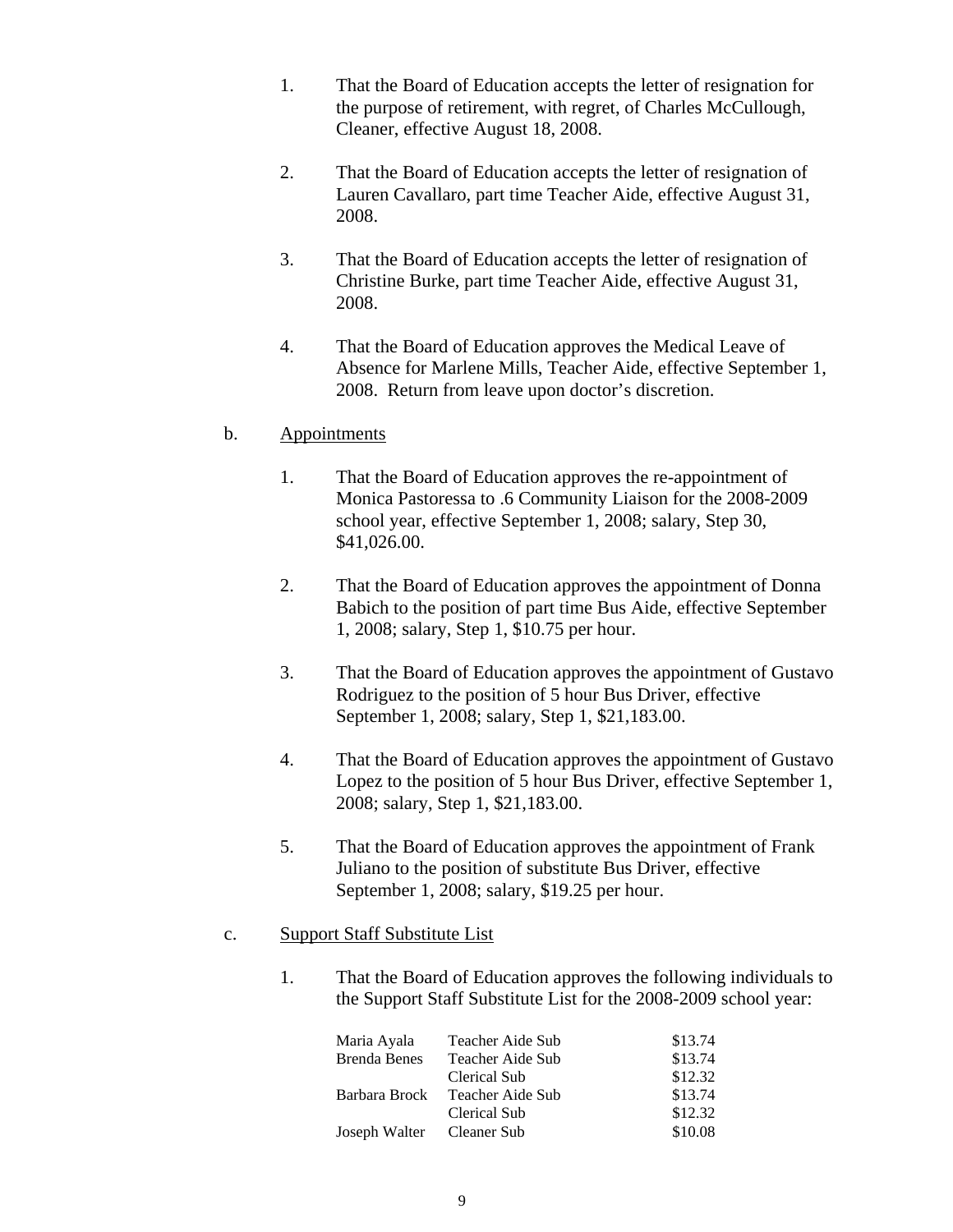#### **4. Business/Finance**

- a. Contract
	- 1. That the Board of Education approves the contract between the Mineola Union Free School District and Labor Education & Community Service Agency, Inc. (LECSA), an employee assistance program, for services from July 1, 2008 to June 30, 2009. Cost for the year, \$13,680.00.

**RESOLUTION #24 – BE IT RESOLVED** that the Board of Education approves Consensus Agenda items H.1.a. through H.4.a. as presented.

| <b>Motion:</b>                                                                                                                                                                                       |                          |                           |
|------------------------------------------------------------------------------------------------------------------------------------------------------------------------------------------------------|--------------------------|---------------------------|
| Second:                                                                                                                                                                                              | $\overline{\phantom{a}}$ |                           |
| Yes:                                                                                                                                                                                                 |                          | <b>No:</b>                |
| Passed:                                                                                                                                                                                              |                          |                           |
| <b>Superintendent's Reports</b>                                                                                                                                                                      |                          |                           |
| <b>Enrollment Report</b><br>Superintendent's Goals<br>$\bullet$<br><b>Technology Update</b><br>$\bullet$<br>Capital Update<br>$\bullet$<br><b>New Hires</b><br>$\bullet$<br><b>Executive Session</b> | Time: _______ p.m.       |                           |
|                                                                                                                                                                                                      |                          |                           |
| <b>Motion:</b><br>Second:                                                                                                                                                                            |                          |                           |
| Yes:                                                                                                                                                                                                 |                          | No:                       |
|                                                                                                                                                                                                      |                          |                           |
|                                                                                                                                                                                                      |                          |                           |
| Passed:                                                                                                                                                                                              |                          |                           |
| Returned:                                                                                                                                                                                            |                          |                           |
| <b>Adjournment</b>                                                                                                                                                                                   | Time:                    | $\rule{1em}{0.05em}$ p.m. |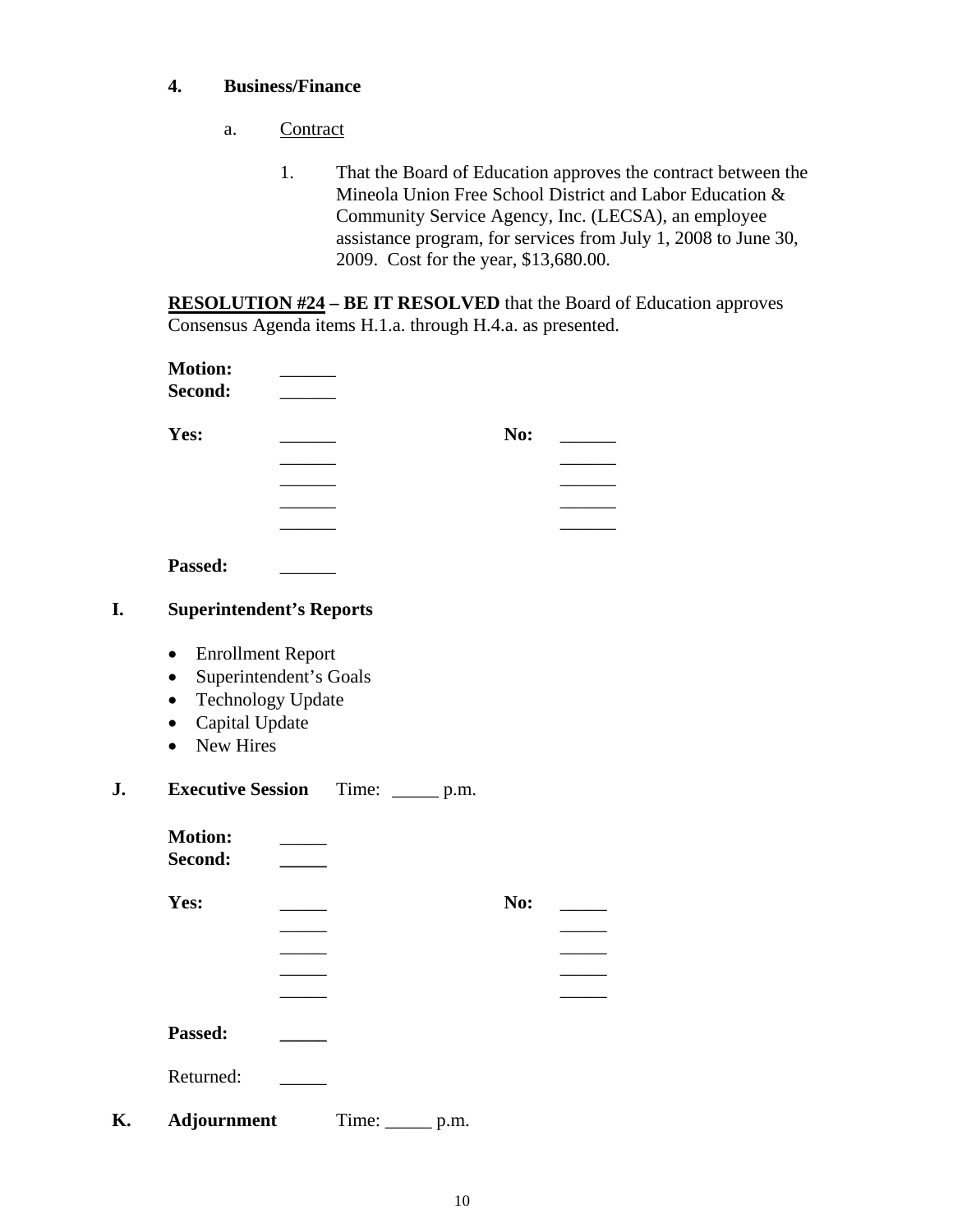| <b>Motion:</b><br>Second: |     |  |
|---------------------------|-----|--|
| Yes:                      | No: |  |
|                           |     |  |
|                           |     |  |
|                           |     |  |
|                           |     |  |
| Passed:                   |     |  |

# **SUPPORTIVE MATERIALS**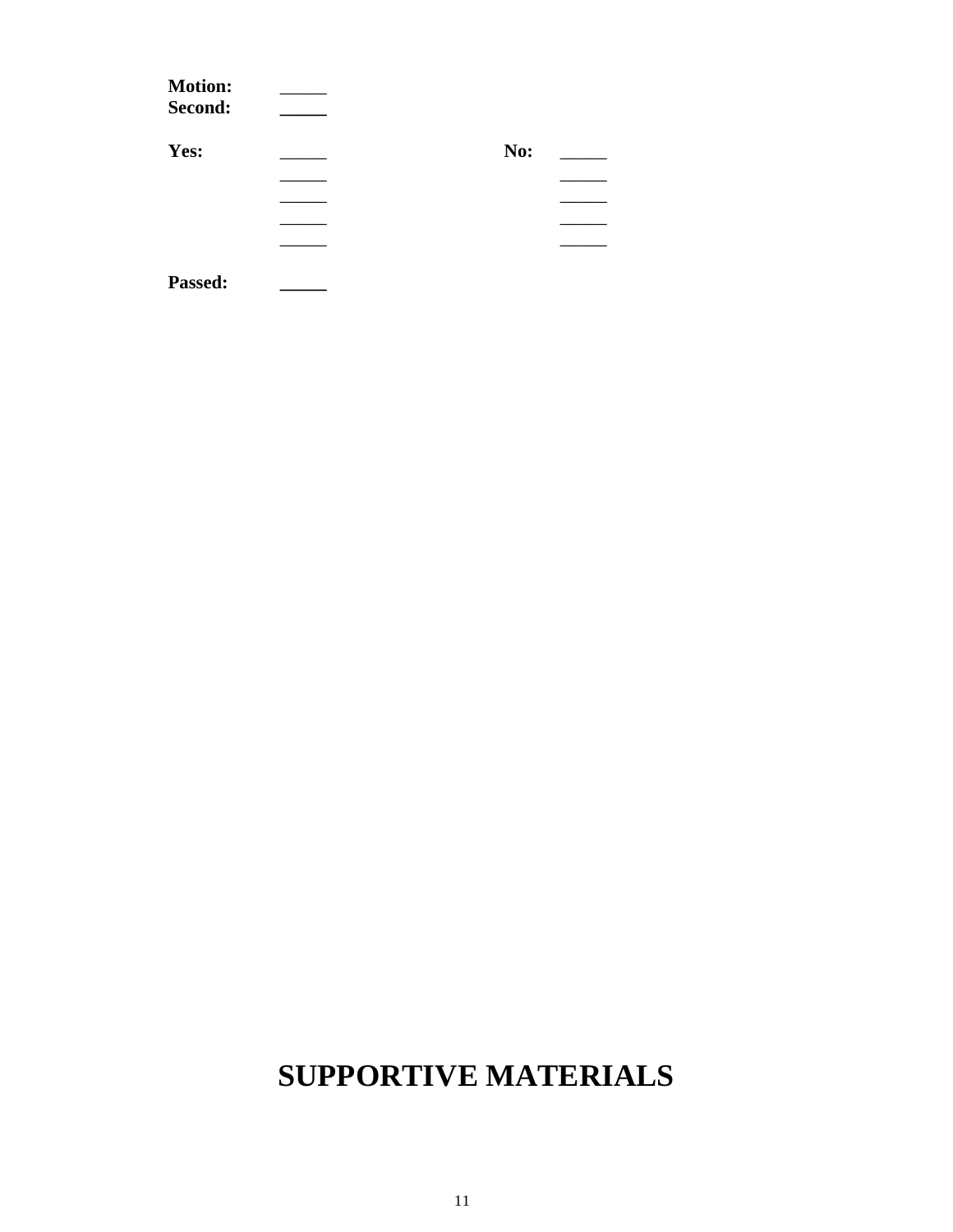# **FOR**

# **BOARD MEETING**

**September 4, 2008**

# *Board Agenda Documentation*

Date Submitted: 8/29/08 BOE Meeting Date: 9/4/08 Item: \_\_\_\_\_\_\_\_\_\_\_\_\_\_\_\_\_\_\_ Title: \_\_Appointment - ELA